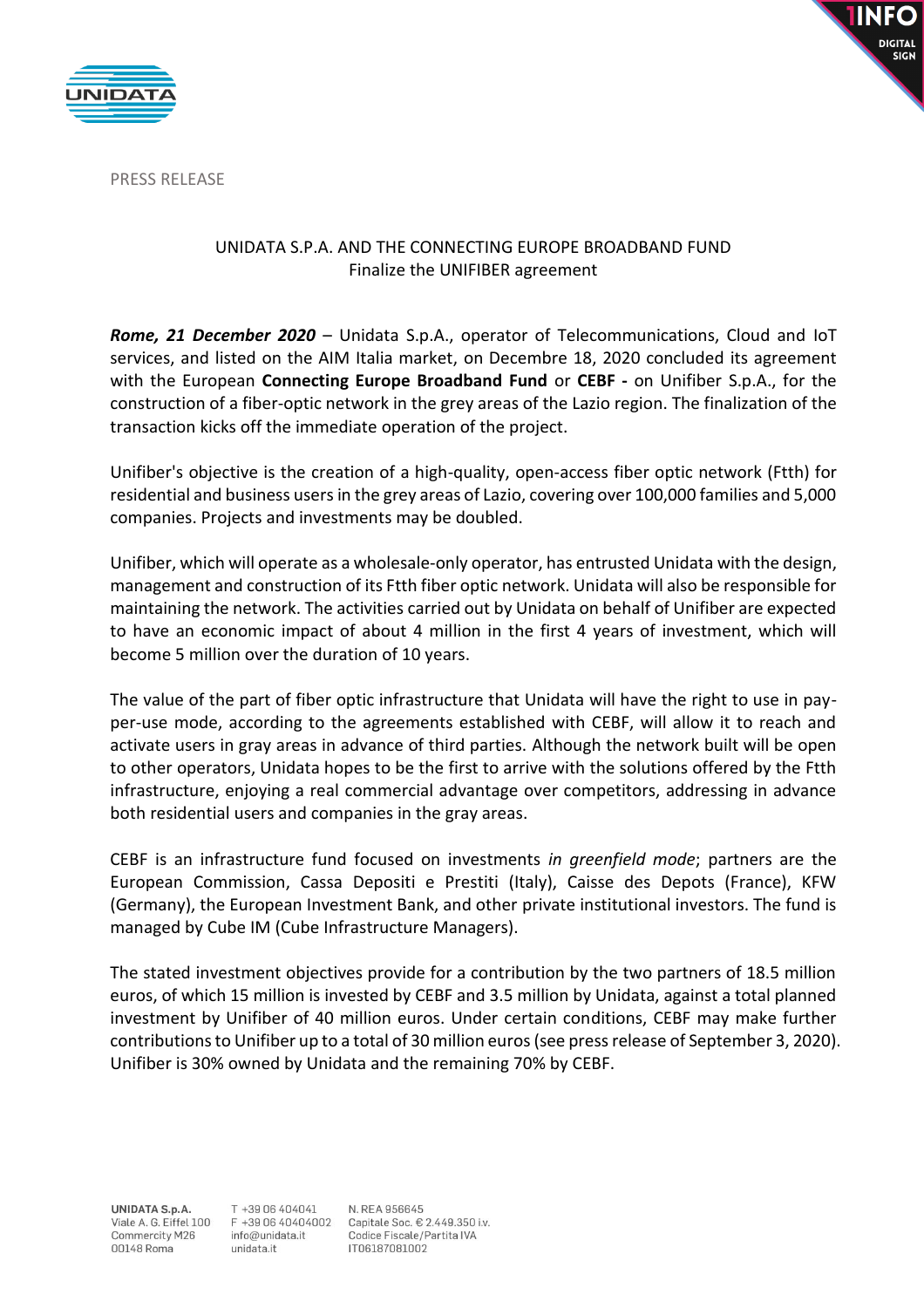

The Unifiber Board of Directors has a Unidata majority and will include Renato Brunetti (Unidata) and Marcello Vispi (Unidata), respectively as President and as Chief Executive Officer and Jean François Willame as Board Member and representative of CEBF.

\* \* \* \*

This press release is available at Borsa Italiana, on the "**1 info**" storage mechanism [\(www.1info.it\)](http://www.1info.it/) and in the Investors/Press Releases section of the company website [www.unidata.it.](http://www.unidata.it/)

\* \* \* \*

## **For further information:**

**Unidata S.p.A. Nomad** Roberto GIACOMETTI EnVent Capital Markets Ltd +39 329 2478696 +39 06 896841

POLYTEMS HIR POLYTEMS HIR Bianca FERSINI MASTELLONI Paolo SANTAGOSTINO Silvia MARONGIU +39 349 3856585 +39 06 69923324 - +39 06 6797849 [p.santagostino@polytemshir.it](mailto:p.santagostino@polytemshir.it) [s.marongiu@polytemshir.it](file:///C:/Users/User/Desktop/s.marongiu@polytemshir.it)

## **Specialist**

BANCA FINNAT EURAMERICA SPA Palazzo Altieri, Piazza del Gesù 49 + 39 06 699331

CFO & Investor Relator Officer 42 Berkeley Square, London W1J54W [r.giacometti@unidata.it](file:///C:/Users/User/Desktop/r.giacometti@unidata.it) [gdalessio@enventcapitalmarkets.uk](mailto:gdalessio@enventcapitalmarkets.uk)

**IR Advisor** Media Relations

*Unidata S.p.A. is a Telecommunications, Cloud and IoT operator. The company was founded in 1985 by three partners who remain in post. With an ever-expanding fiber optic network of over 2,700 kms, a wireless network and a proprietary data center, it supplies over 8,500 business, wholesale and residential customers with ultra-broadband connectivity services using FTTH (Fiber to the Home) network architecture, wireless connectivity, VoIP, cloud services and other dedicated solutions, with a high level of reliability and security. Other activities in the operational startup phase concern the Internet of Things (IoT), with the development and supply of solutions for the home automation and Smart City markets. Unidata S.p.A. ISIN CODE: IT0005338840 (Reuters UD* 

*\_\_\_\_\_\_\_\_\_\_\_\_\_\_\_\_\_\_\_\_\_\_\_\_\_\_\_\_\_\_\_\_\_\_\_\_\_\_\_\_\_\_\_\_\_\_\_\_\_\_\_\_\_\_\_\_\_\_\_\_\_\_\_\_\_\_\_\_\_\_\_\_\_\_\_\_\_\_*

UNIDATA S.p.A. Commercity M26 00148 Roma

T +39 06 404041 info@unidata.it unidata.it

N. REA 956645 Viale A. G. Eiffel 100 F +39 06 40404002 Capitale Soc. € 2.449.350 i.v. Codice Fiscale/Partita IVA IT06187081002